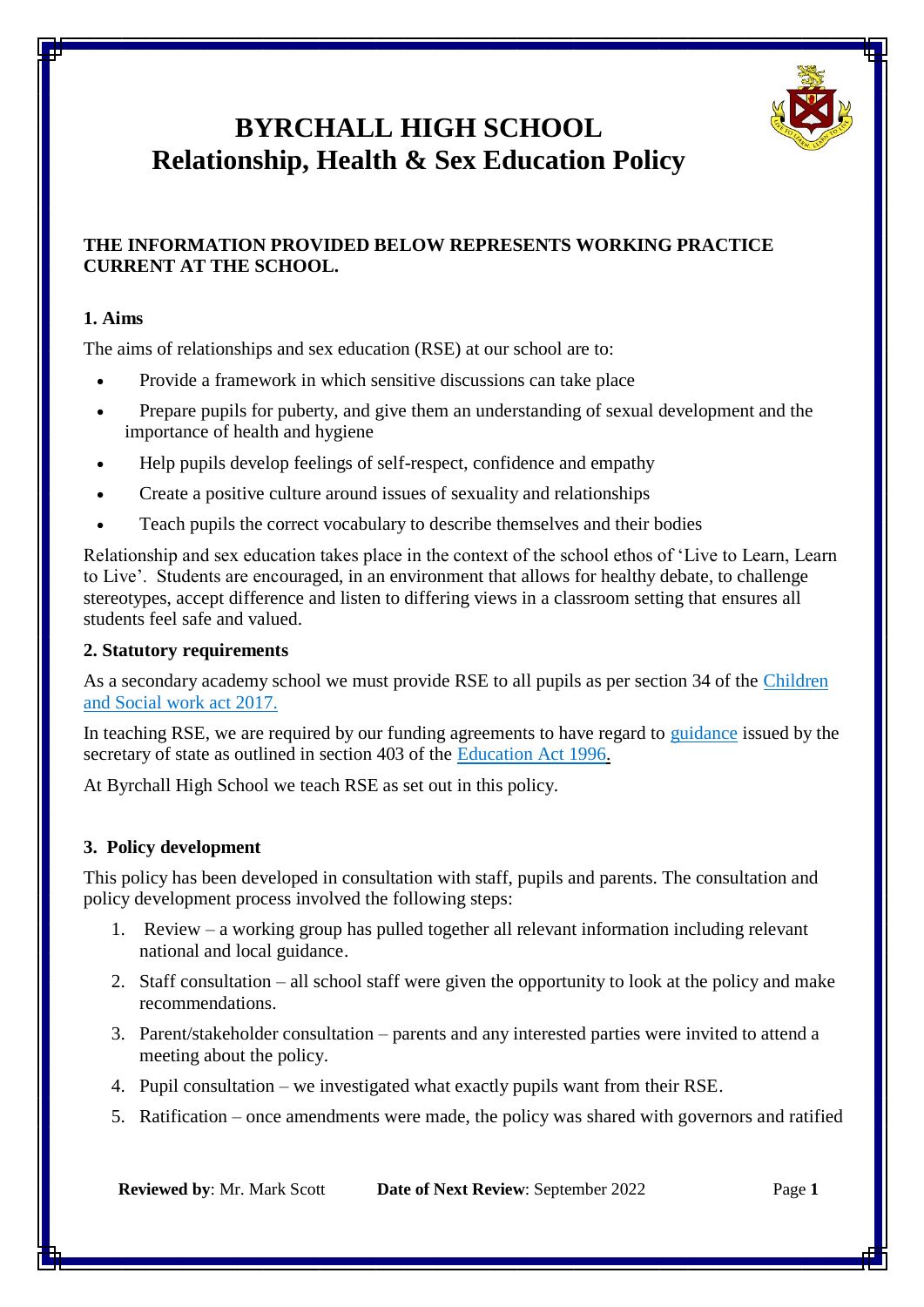#### **4. Definition**

RSE is about the emotional, social and cultural development of pupils, and involves learning about relationships, sexual health, sexuality, healthy lifestyles, diversity and personal identity.

RSE involves a combination of sharing information, and exploring issues and values.

RSE is not about the promotion of sexual activity.

#### **5. Curriculum**

Our curriculum is set out as per Appendix 1 but we may need to adapt it as and when necessary.

We have developed the curriculum in consultation with parents, pupils and staff, taking into account the age, needs and feelings of pupils. If pupils ask questions outside the scope of this policy, teachers will respond in an appropriate manner so they are fully informed and don't seek answers online.

For more information about our curriculum, see our curriculum map in Appendix 1.

#### **6. Delivery of RSE**

RSE is taught within the personal, social, health and economic (PSHE) education curriculum as part of Personal Development lessons. Biological aspects of RSE are taught within the science curriculum, and other aspects, such as relationships and family, are also included in the Key Stage 4 Religious Education curriculum.

Pupils also receive, in both KS3 and 4, a series of sex education sessions delivered by a trained health professional from Spectrum Community Health.

RSE focuses on giving young people the information they need to help them develop healthy, nurturing relationships of all kinds including:

- Families
- Respectful relationships, including friendships
- Online and media
- Being safe
- Intimate and sexual relationships, including sexual health

For more information about our RSE curriculum, see Appendices 1 and 2.

These areas of learning are taught within the context of family life taking care to ensure that there is no stigmatisation of children based on their home circumstances (families can include single parent families, LGBT parents, families headed by grandparents, adoptive parents, foster parents/carers amongst other structures) along with reflecting sensitively that some children may have a different structure of support around them (for example: looked after children or young carers).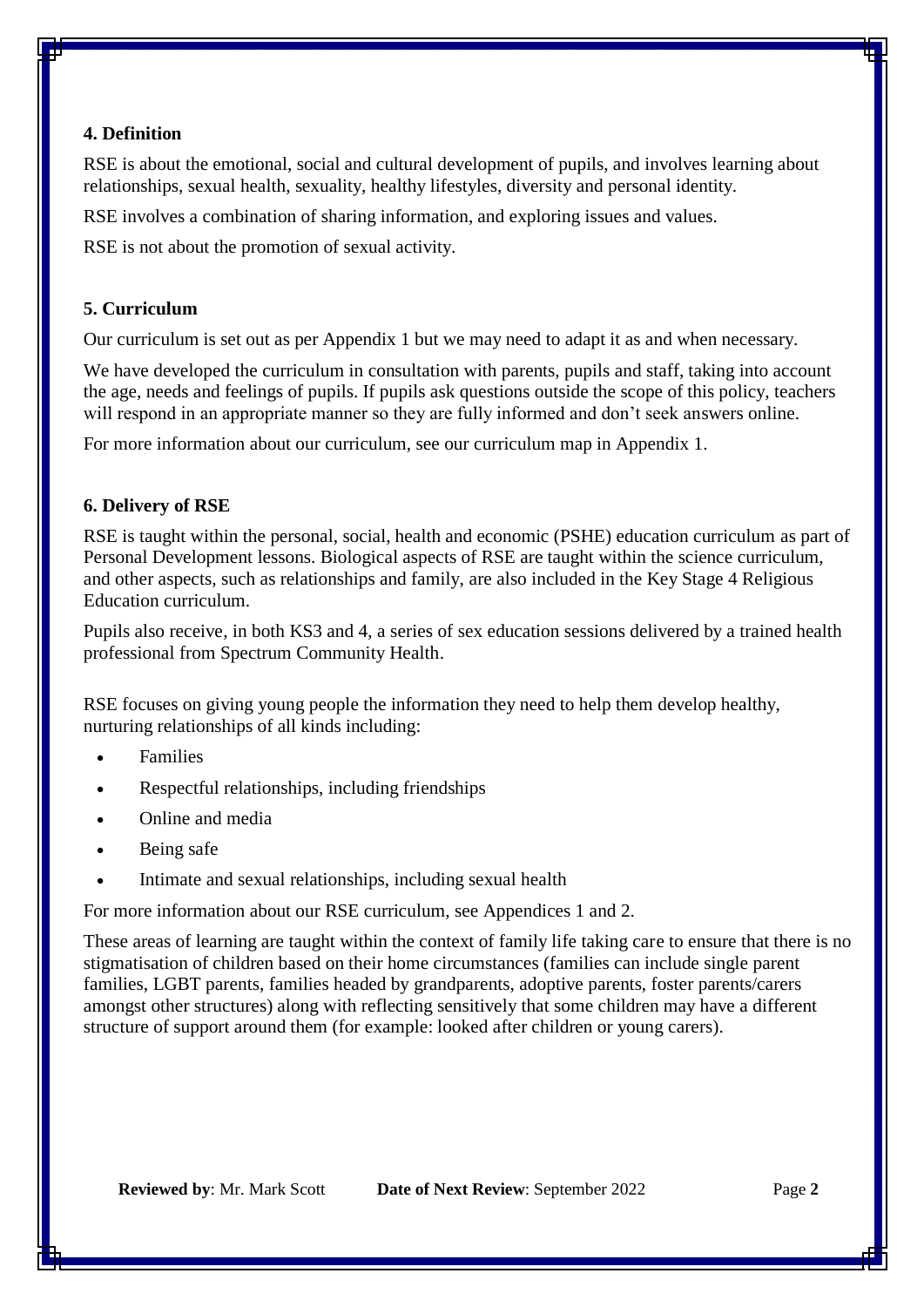#### **7. Roles and responsibilities**

#### **7.1 The governing board**

The local governing board will approve the RSE policy and ensure its implementation

#### **7.2 The headteacher**

The headteacher is responsible for ensuring that RSE is taught consistently across the school, and for managing requests to withdraw pupils from **[non-statutory/non-science**] components of RSE (see section 8).

#### **7.3 Staff**

Form Tutors are responsible for:

- Delivering RSE in a sensitive way in a climate conducive to safe discussion and debate
- Modelling positive attitudes to RSE
- Monitoring progress of students through half termly self-assessment
- Responding to the needs of individual pupils
- Responding appropriately to pupils whose parents wish them to be withdrawn from the sex education components of RSE through provision of alternative work

Staff do not have the right to opt out of teaching RSE. Staff who have concerns about teaching RSE are encouraged to discuss this with their Head of Year and the Assistant Head in charge of Personal Development, if there is a particular personal reason delivering a certain topic would be difficult. The Personal Development Team is working on a programme of CPD to ensure staff familiarity and confidence teaching RSE topics. Staff have been provided with links to relevant documents to support the teaching of RSE.

#### **7.4 Pupils**

Pupils are expected to engage fully in RSE and, when discussing issues related to RSE, treat others with respect and sensitivity. All RSE lessons involve the setting of ground rules to ensure students feel safe discussing relevant topics.

Throughout our RSE scheme of work we embed pupil voice practices to enable students to express their views on the range of topics and issues that RSE covers and to ensure that they listen to other opinions and evidence, reflect on their own perspectives and take a broader view.

We want to ensure that all pupil voices are heard but that those views that are hurtful, offensive or exclusionary do not dominate and are addressed. We want to ensure a culture where human rights, social justice, inclusion and diversity are promoted.

All RSE sessions begin with a discussion of appropriate ground rules to ensure expectations are understood and complied with.

#### **Answering pupil questions**

RSE explores a range of issues that may provoke questions from pupils. We view questions as a positive sign that pupils are engaged with what is being taught and feel able to express natural curiosities about themselves, their bodies and relationships with others.

As much as possible, where a question is relevant to the whole class, we will answer it to the whole group. There may occasionally be the need to deal with a question outside of the classroom if it is not suitable for the entire class.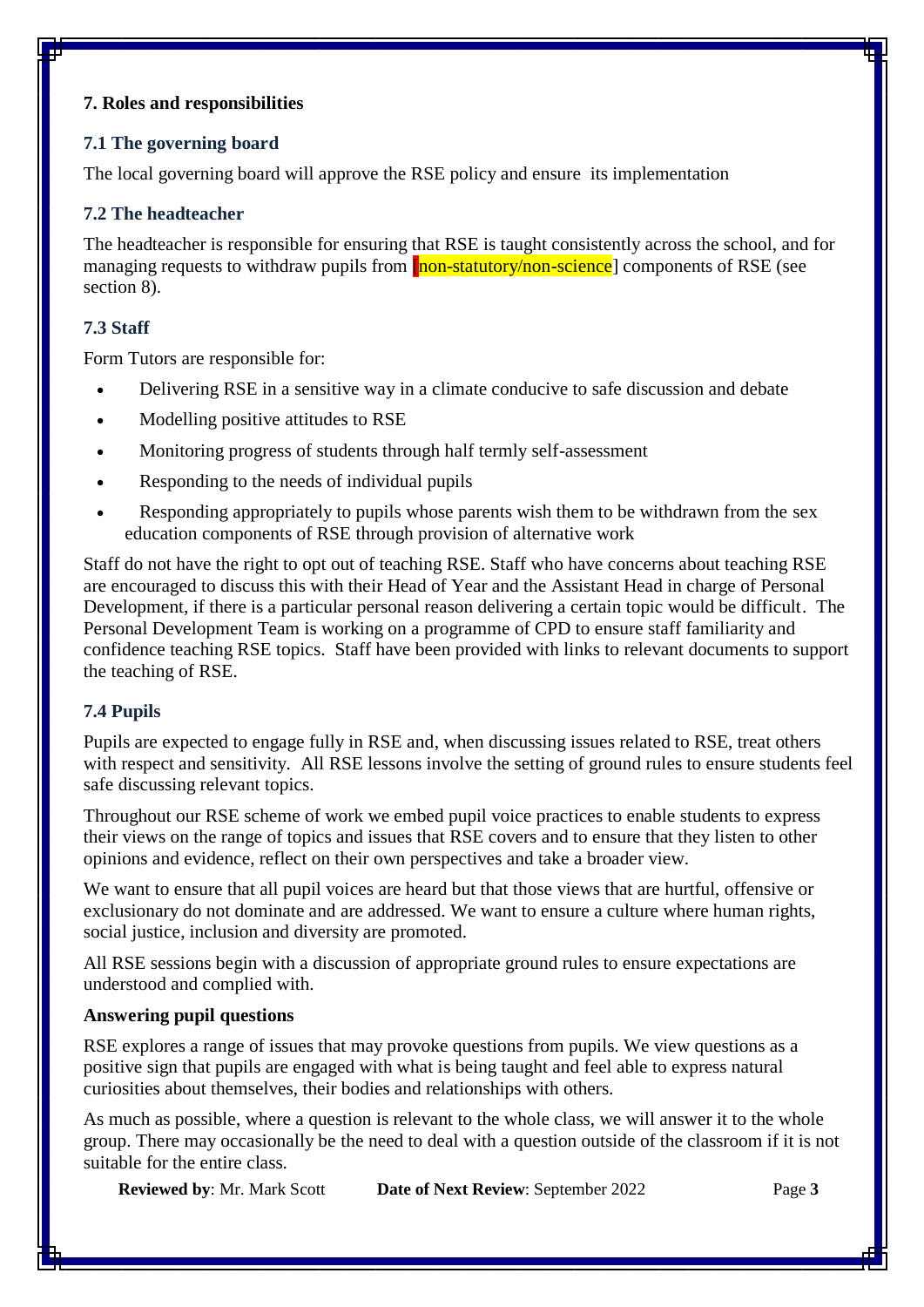Questions will always be answered in an age and developmentally appropriate way and take into account whether a parent/carer has requested their child to be removed from sex education lessons.

School staff will not be expected to answer personal questions about themselves or to ask direct personal questions of their students that could make either party vulnerable. We believe that an open approach to answering questions prevents pupils from learning inaccurate or harmful information online or from peers and older students.

We believe exploring issues with the whole class helps to reduce the stigma and shame that can surround some of the issues explored in RSE. Importantly, we believe that children are better protected from harm and abuse when they are able to discuss issues openly with trained professionals and in a safe environment.

#### **8. Parents' right to withdraw**

Parents have the right to withdraw their children from the non-statutory/non-science components of sex education within RSE up to and until 3 terms before the child turns 16. After this point, if the child wishes to receive sex education rather than being withdrawn, the school will facilitate this.

Requests for withdrawal should be put in writing using the form found in Appendix 3 of this policy and addressed to the headteacher.

A copy of withdrawal requests will be placed in the pupil's educational record. The headteacher will discuss the request with parents and take appropriate action.

Alternative work will be given to pupils who are withdrawn from sex education.

#### **9. Training**

Staff use Year Team meetings to discuss and adapt lesson plans for RSE lessons. Opportunities are offered as appropriate by the Personal Development Team for staff to undertake additional CPD opportunities.

The headteacher will also invite visitors from outside the school, such as school nurses or sexual health professionals, to provide support and training to staff teaching RSE. The school currently uses the Spectrum Health RSE programme to ensure statutory requirements are met with regards to RSE.

#### **10. Monitoring arrangements**

The delivery of RSE is overseen by the designated Assistant Headteacher and the Head of Personal Development. Monitoring is undertaken through the following means:

- Half Termly learning walks conducted by the designated Assistant Headteacher and the Head of Personal Development, as well as HoYs
- CASP exercise books scrutinised the designated Assistant Headteacher and the Head of Personal Development, as well as HoYs
- Staff and student voice opportunities

Pupils' development in RSE is monitored by form tutors as part of our internal assessment systems.

This policy will be reviewed by the designated Assistant Headteacher and the Head of Personal Development. At every review, the policy will be approved by the local governing body.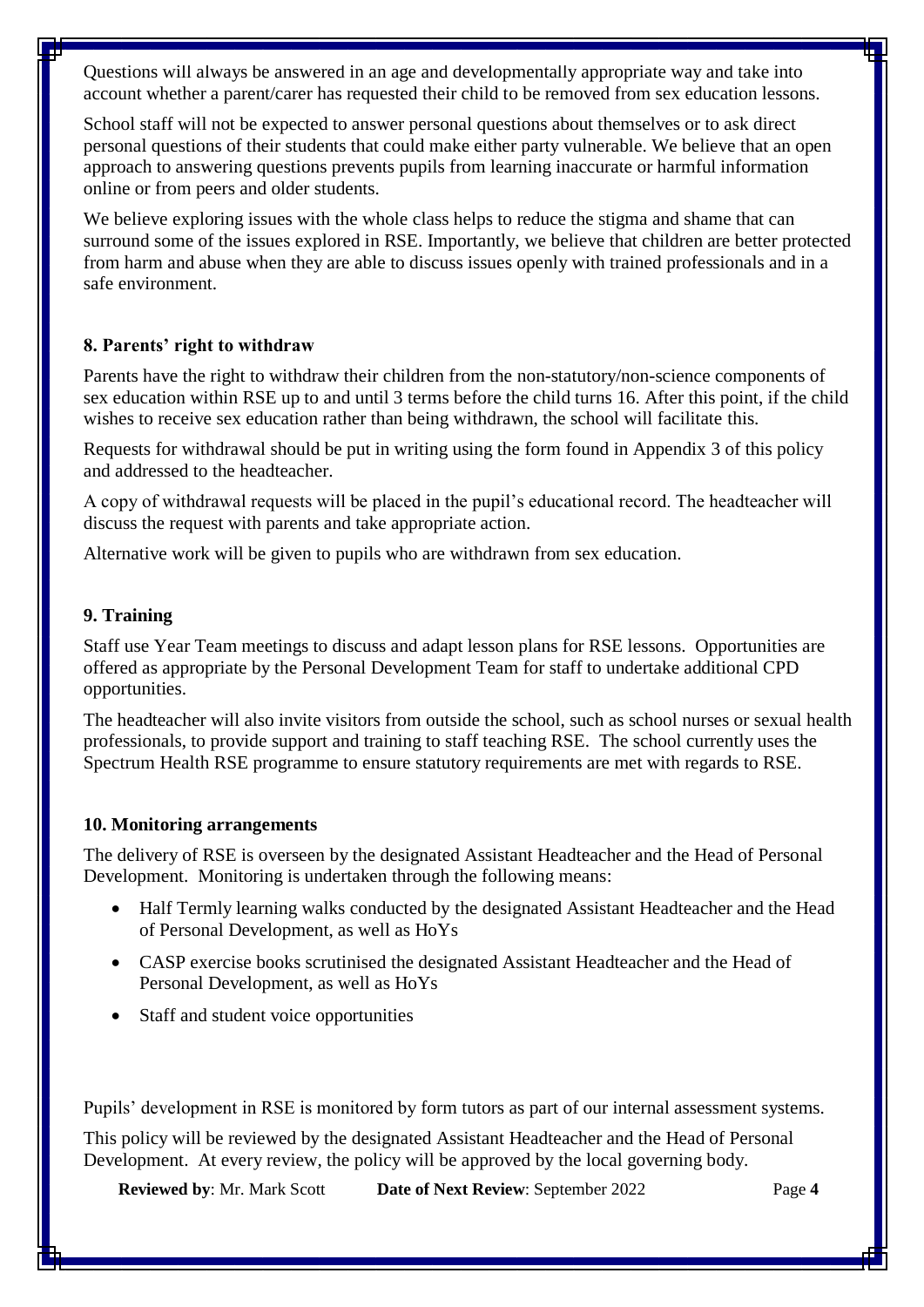#### **11. Safeguarding and child protection**

Byrchall High School acknowledges that RSE is crucial for creating a culture of safeguarding within the school and for meeting our statutory obligations as outlined in Keeping Children Safe in Education.

RSE helps children to understand the difference between healthy and abusive relationships and to understand how to get help if they are experiencing abuse, or have experienced, abuse.

We recognise that when discussing some of the issues RSE covers, some pupils could disclose abuse or other harmful experiences. In cases of a disclosure, all staff have statutory training around child protection and will follow the schools safeguarding policy and procedures.

We also recognise that some children may be vulnerable to some of the content delivered in RSE due to a previous safeguarding concern, ongoing concerns or changes to their personal life. For those children, additional support will be given to prevent them being affected by the scenarios or topics in their planned lessons.

While Byrchall High School wants to create a learning space that feels safe for children and young people to disclose, we also want to protect children's privacy. At School we do this by using a number of teaching techniques including the use of a working agreement, where rights respecting ground rules are created with pupils on what makes a safe and welcoming environment for all. Once ground rules have been set, we will check they are in place throughout the scheme of work and actively referred to. Through the use of ground rules and other approaches, such as distancing techniques, we believe the school can create a supportive environment for discussions that can be sensitive or difficult.

#### **Appendices 1**

#### **Curriculum map for KS3 and KS4**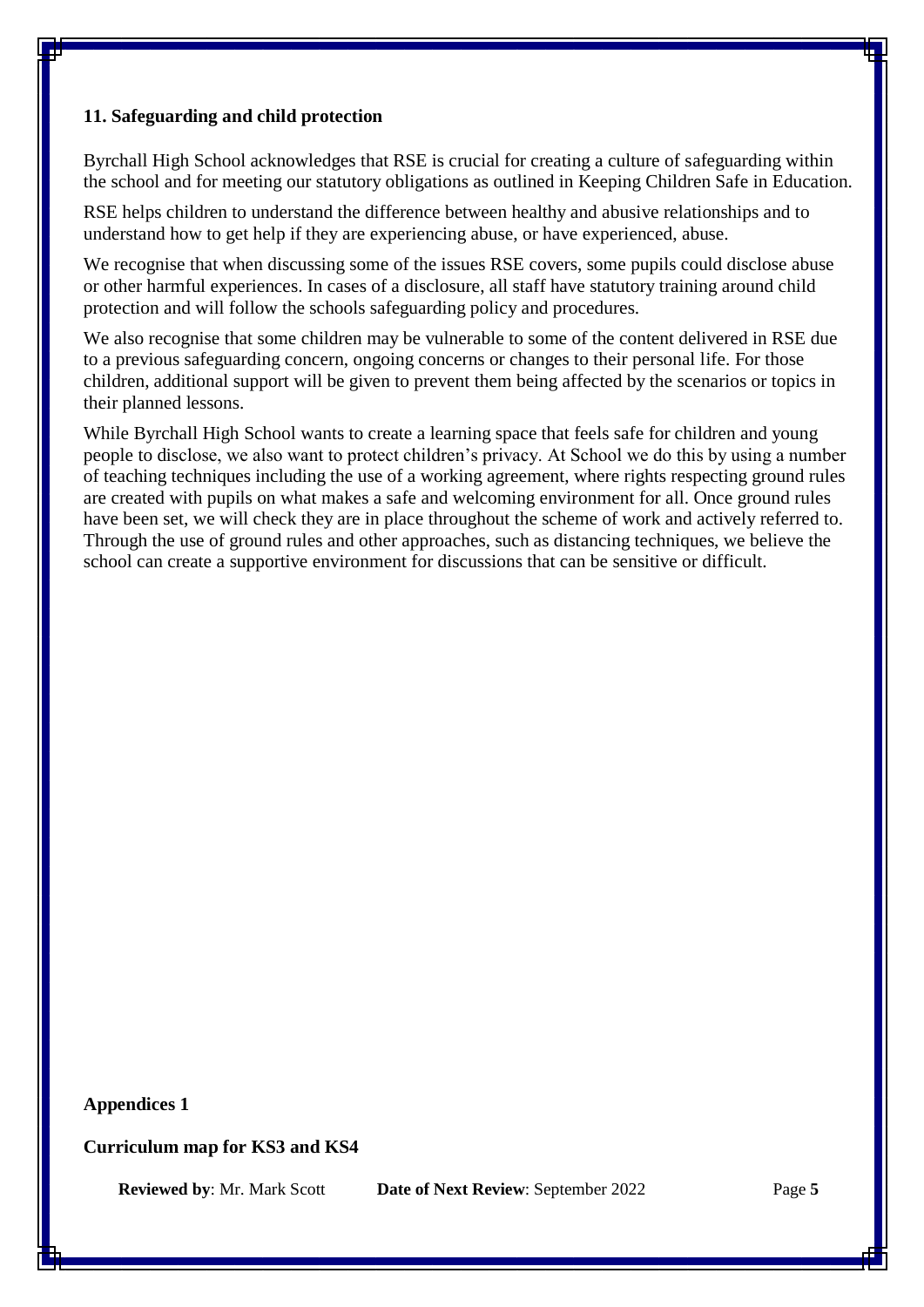| <b>Health and</b><br>How to make healthy lifestyle choices including diet, dental health, physical<br>$\bullet$<br>Wellbeing<br>activity and sleep<br>How to manage physical and emotional changes during puberty<br>$\bullet$<br>About personal hygiene<br>$\bullet$<br>How to recognise and respond to inappropriate and unwanted contact<br>$\bullet$<br><b>Relationships</b><br>How to develop self-worth and self-efficacy<br>$\bullet$<br>About qualities and behaviours relating to different types of positive<br>$\bullet$<br>relationships<br>How to recognise unhealthy relationships<br>$\bullet$<br>How to recognise and challenge media stereotypes<br>$\bullet$<br>How to evaluate expectations for romantic relationships<br>$\bullet$<br>About consent, and how to seek and assertively communicate consent<br>Year <sub>8</sub><br>To describe how we can alter our body image<br>$\bullet$<br>To explain why we may alter our body image<br>$\bullet$<br><b>Health and</b><br>To create arguments against focus on perfect body images in the media<br>Wellbeing<br>$\bullet$<br>To explain whether there is a link between the media and how we view<br><b>Spectrum</b><br>ourselves<br>sexual health<br>To create suggestions to create more realistic and positive body images in the<br>media<br>To identify different features of male and female puberty<br>$\bullet$<br>To promote the normality of puberty<br>$\bullet$<br>To investigate the sharing of images on social media and the effects that this<br>may have<br>To consider gender and sexuality<br>$\bullet$<br>To promote the normality of puberty About positive social norms in relation to<br>drug and alcohol use<br>About legal and health risks in relation to drug and alcohol use, including<br>$\bullet$<br>addiction and dependence<br><b>Identity</b> and<br>To investigate the sharing of images on social media and the effects that this<br>relationships;<br>may have<br>gender and<br>To consider gender and sexuality<br>$\bullet$<br>the qualities of positive, healthy relationships<br>sexual<br>Reviewed by: Mr. Mark Scott<br>Page 6<br>Date of Next Review: September 2022 | Year 7<br><b>Friendship and</b><br>induction | To explain how we manage change in our life<br>To create advice to cope with changes in life<br>$\bullet$<br>How to manage the challenges of moving to a new school<br>$\bullet$<br>To identify the qualities that make a good friend<br>$\bullet$<br>To create strategies that can resolve conflict<br>$\bullet$<br>To consider making positive choices and explore different influences on<br>$\bullet$<br>thinking.<br>How to identify, express and manage their emotions in a constructive way<br>$\bullet$<br>How to identify personal strengths and areas for development<br>$\bullet$ |
|-----------------------------------------------------------------------------------------------------------------------------------------------------------------------------------------------------------------------------------------------------------------------------------------------------------------------------------------------------------------------------------------------------------------------------------------------------------------------------------------------------------------------------------------------------------------------------------------------------------------------------------------------------------------------------------------------------------------------------------------------------------------------------------------------------------------------------------------------------------------------------------------------------------------------------------------------------------------------------------------------------------------------------------------------------------------------------------------------------------------------------------------------------------------------------------------------------------------------------------------------------------------------------------------------------------------------------------------------------------------------------------------------------------------------------------------------------------------------------------------------------------------------------------------------------------------------------------------------------------------------------------------------------------------------------------------------------------------------------------------------------------------------------------------------------------------------------------------------------------------------------------------------------------------------------------------------------------------------------------------------------------------------------------------------------------------------------------------------------------------------------------------------------------------------------------------|----------------------------------------------|----------------------------------------------------------------------------------------------------------------------------------------------------------------------------------------------------------------------------------------------------------------------------------------------------------------------------------------------------------------------------------------------------------------------------------------------------------------------------------------------------------------------------------------------------------------------------------------------|
|                                                                                                                                                                                                                                                                                                                                                                                                                                                                                                                                                                                                                                                                                                                                                                                                                                                                                                                                                                                                                                                                                                                                                                                                                                                                                                                                                                                                                                                                                                                                                                                                                                                                                                                                                                                                                                                                                                                                                                                                                                                                                                                                                                                         |                                              |                                                                                                                                                                                                                                                                                                                                                                                                                                                                                                                                                                                              |
|                                                                                                                                                                                                                                                                                                                                                                                                                                                                                                                                                                                                                                                                                                                                                                                                                                                                                                                                                                                                                                                                                                                                                                                                                                                                                                                                                                                                                                                                                                                                                                                                                                                                                                                                                                                                                                                                                                                                                                                                                                                                                                                                                                                         |                                              |                                                                                                                                                                                                                                                                                                                                                                                                                                                                                                                                                                                              |
|                                                                                                                                                                                                                                                                                                                                                                                                                                                                                                                                                                                                                                                                                                                                                                                                                                                                                                                                                                                                                                                                                                                                                                                                                                                                                                                                                                                                                                                                                                                                                                                                                                                                                                                                                                                                                                                                                                                                                                                                                                                                                                                                                                                         |                                              |                                                                                                                                                                                                                                                                                                                                                                                                                                                                                                                                                                                              |
|                                                                                                                                                                                                                                                                                                                                                                                                                                                                                                                                                                                                                                                                                                                                                                                                                                                                                                                                                                                                                                                                                                                                                                                                                                                                                                                                                                                                                                                                                                                                                                                                                                                                                                                                                                                                                                                                                                                                                                                                                                                                                                                                                                                         |                                              |                                                                                                                                                                                                                                                                                                                                                                                                                                                                                                                                                                                              |
|                                                                                                                                                                                                                                                                                                                                                                                                                                                                                                                                                                                                                                                                                                                                                                                                                                                                                                                                                                                                                                                                                                                                                                                                                                                                                                                                                                                                                                                                                                                                                                                                                                                                                                                                                                                                                                                                                                                                                                                                                                                                                                                                                                                         |                                              |                                                                                                                                                                                                                                                                                                                                                                                                                                                                                                                                                                                              |
|                                                                                                                                                                                                                                                                                                                                                                                                                                                                                                                                                                                                                                                                                                                                                                                                                                                                                                                                                                                                                                                                                                                                                                                                                                                                                                                                                                                                                                                                                                                                                                                                                                                                                                                                                                                                                                                                                                                                                                                                                                                                                                                                                                                         |                                              |                                                                                                                                                                                                                                                                                                                                                                                                                                                                                                                                                                                              |
|                                                                                                                                                                                                                                                                                                                                                                                                                                                                                                                                                                                                                                                                                                                                                                                                                                                                                                                                                                                                                                                                                                                                                                                                                                                                                                                                                                                                                                                                                                                                                                                                                                                                                                                                                                                                                                                                                                                                                                                                                                                                                                                                                                                         |                                              |                                                                                                                                                                                                                                                                                                                                                                                                                                                                                                                                                                                              |
|                                                                                                                                                                                                                                                                                                                                                                                                                                                                                                                                                                                                                                                                                                                                                                                                                                                                                                                                                                                                                                                                                                                                                                                                                                                                                                                                                                                                                                                                                                                                                                                                                                                                                                                                                                                                                                                                                                                                                                                                                                                                                                                                                                                         |                                              |                                                                                                                                                                                                                                                                                                                                                                                                                                                                                                                                                                                              |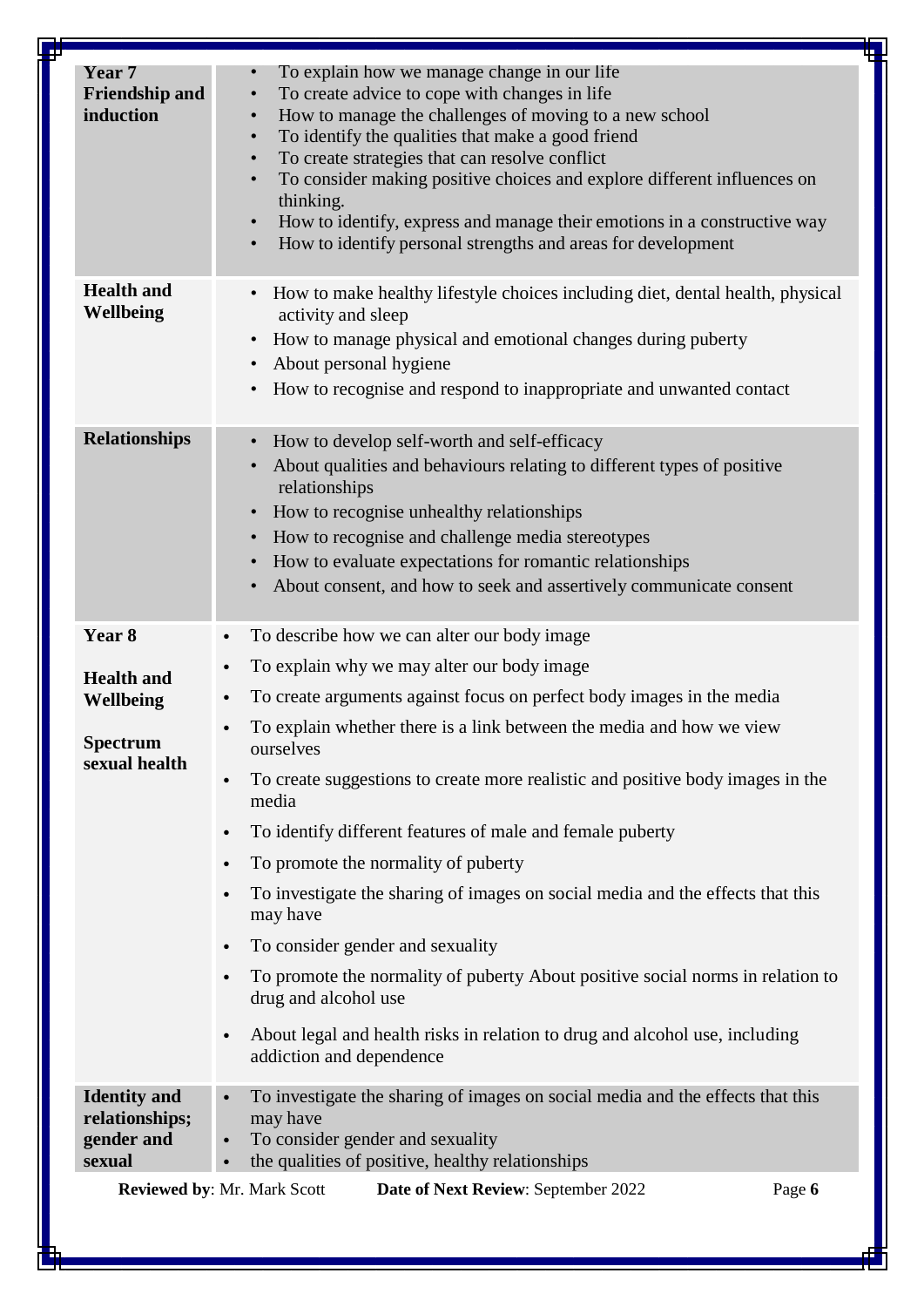| orientation<br>how to demonstrate positive behaviours in healthy relationships<br>about gender identity and sexual orientation<br>$\bullet$<br>about forming new partnerships and developing relationships<br>$\bullet$<br>about the law in relation to consent<br>$\bullet$<br>that the legal and moral duty is with the seeker of consent<br>$\bullet$<br>how to effectively communicate about consent in relationships<br>$\bullet$<br>about the risks of 'sexting' and how to manage requests or pressure to send an<br>image<br>About online communication<br><b>Digital</b><br>literacy, online<br>How to use social networking sites safely<br>safety, media<br>how to recognise online grooming in different forms, e.g. in<br>reliability and<br>$\bullet$<br>gambling<br>How to respond and seek support in cases of online grooming<br>hooks<br>How to recognise biased or misleading information online<br>$\bullet$<br>How to critically assess different media sources<br>How to distinguish between content which is publicly and<br>privately shared<br>About age restrictions when accessing different forms of media<br>and how to make responsible decisions<br>How to protect financial security online<br>How to assess and manage risks in relation to gambling and<br>chance-based transactions<br>How to distinguish between healthy and unhealthy friendships<br>$\bullet$<br>How to assess risk and manage influences, including online<br>About 'group think' and how it affects behaviour<br>How to recognise passive, aggressive and assertive behaviour, and how to<br>communicate assertively<br>Year 9<br>To manage risk in relation to gangs<br>$\bullet$<br><b>Health and</b><br>wellbeing:<br>About the legal and physical risks of carrying a knife<br><b>Mental Health</b><br>To identify and define different types of relationships<br><b>Healthy</b><br>To form and share opinions about these relationships<br>relationships<br>$\bullet$<br>and sexual<br>To explore consent within relationships<br>$\bullet$<br>health<br>To identify key areas of tension and conflict between teenagers and their parents<br>$\bullet$<br>To discuss ways in which tensions can be eased and arguments resolved<br>$\bullet$<br>To devise strategies to allow young people to cope with loss and bereavement<br><b>Reviewed by: Mr. Mark Scott</b><br>Date of Next Review: September 2022<br>Page 7 | ┶ |
|-----------------------------------------------------------------------------------------------------------------------------------------------------------------------------------------------------------------------------------------------------------------------------------------------------------------------------------------------------------------------------------------------------------------------------------------------------------------------------------------------------------------------------------------------------------------------------------------------------------------------------------------------------------------------------------------------------------------------------------------------------------------------------------------------------------------------------------------------------------------------------------------------------------------------------------------------------------------------------------------------------------------------------------------------------------------------------------------------------------------------------------------------------------------------------------------------------------------------------------------------------------------------------------------------------------------------------------------------------------------------------------------------------------------------------------------------------------------------------------------------------------------------------------------------------------------------------------------------------------------------------------------------------------------------------------------------------------------------------------------------------------------------------------------------------------------------------------------------------------------------------------------------------------------------------------------------------------------------------------------------------------------------------------------------------------------------------------------------------------------------------------------------------------------------------------------------------------------------------------------------------------------------------------------------------------------------------------------------------------------------------------------------------------------------------------|---|
|                                                                                                                                                                                                                                                                                                                                                                                                                                                                                                                                                                                                                                                                                                                                                                                                                                                                                                                                                                                                                                                                                                                                                                                                                                                                                                                                                                                                                                                                                                                                                                                                                                                                                                                                                                                                                                                                                                                                                                                                                                                                                                                                                                                                                                                                                                                                                                                                                                   |   |
|                                                                                                                                                                                                                                                                                                                                                                                                                                                                                                                                                                                                                                                                                                                                                                                                                                                                                                                                                                                                                                                                                                                                                                                                                                                                                                                                                                                                                                                                                                                                                                                                                                                                                                                                                                                                                                                                                                                                                                                                                                                                                                                                                                                                                                                                                                                                                                                                                                   |   |
|                                                                                                                                                                                                                                                                                                                                                                                                                                                                                                                                                                                                                                                                                                                                                                                                                                                                                                                                                                                                                                                                                                                                                                                                                                                                                                                                                                                                                                                                                                                                                                                                                                                                                                                                                                                                                                                                                                                                                                                                                                                                                                                                                                                                                                                                                                                                                                                                                                   |   |
|                                                                                                                                                                                                                                                                                                                                                                                                                                                                                                                                                                                                                                                                                                                                                                                                                                                                                                                                                                                                                                                                                                                                                                                                                                                                                                                                                                                                                                                                                                                                                                                                                                                                                                                                                                                                                                                                                                                                                                                                                                                                                                                                                                                                                                                                                                                                                                                                                                   |   |
|                                                                                                                                                                                                                                                                                                                                                                                                                                                                                                                                                                                                                                                                                                                                                                                                                                                                                                                                                                                                                                                                                                                                                                                                                                                                                                                                                                                                                                                                                                                                                                                                                                                                                                                                                                                                                                                                                                                                                                                                                                                                                                                                                                                                                                                                                                                                                                                                                                   |   |
|                                                                                                                                                                                                                                                                                                                                                                                                                                                                                                                                                                                                                                                                                                                                                                                                                                                                                                                                                                                                                                                                                                                                                                                                                                                                                                                                                                                                                                                                                                                                                                                                                                                                                                                                                                                                                                                                                                                                                                                                                                                                                                                                                                                                                                                                                                                                                                                                                                   |   |
|                                                                                                                                                                                                                                                                                                                                                                                                                                                                                                                                                                                                                                                                                                                                                                                                                                                                                                                                                                                                                                                                                                                                                                                                                                                                                                                                                                                                                                                                                                                                                                                                                                                                                                                                                                                                                                                                                                                                                                                                                                                                                                                                                                                                                                                                                                                                                                                                                                   |   |
|                                                                                                                                                                                                                                                                                                                                                                                                                                                                                                                                                                                                                                                                                                                                                                                                                                                                                                                                                                                                                                                                                                                                                                                                                                                                                                                                                                                                                                                                                                                                                                                                                                                                                                                                                                                                                                                                                                                                                                                                                                                                                                                                                                                                                                                                                                                                                                                                                                   |   |
|                                                                                                                                                                                                                                                                                                                                                                                                                                                                                                                                                                                                                                                                                                                                                                                                                                                                                                                                                                                                                                                                                                                                                                                                                                                                                                                                                                                                                                                                                                                                                                                                                                                                                                                                                                                                                                                                                                                                                                                                                                                                                                                                                                                                                                                                                                                                                                                                                                   |   |
|                                                                                                                                                                                                                                                                                                                                                                                                                                                                                                                                                                                                                                                                                                                                                                                                                                                                                                                                                                                                                                                                                                                                                                                                                                                                                                                                                                                                                                                                                                                                                                                                                                                                                                                                                                                                                                                                                                                                                                                                                                                                                                                                                                                                                                                                                                                                                                                                                                   |   |
|                                                                                                                                                                                                                                                                                                                                                                                                                                                                                                                                                                                                                                                                                                                                                                                                                                                                                                                                                                                                                                                                                                                                                                                                                                                                                                                                                                                                                                                                                                                                                                                                                                                                                                                                                                                                                                                                                                                                                                                                                                                                                                                                                                                                                                                                                                                                                                                                                                   |   |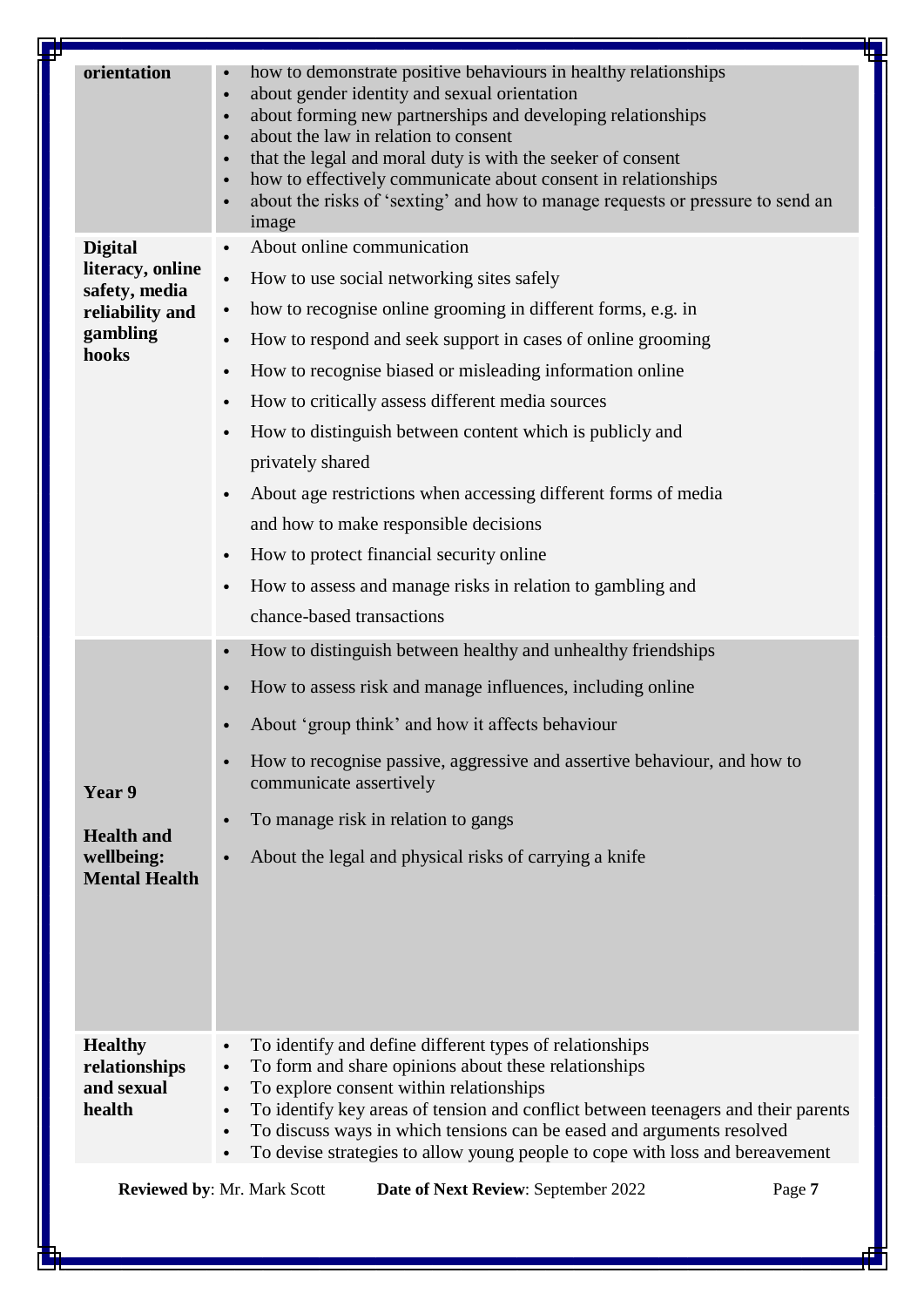|                                                                                                  | To discuss contraception; what it is, why it is used<br>To discuss sexual health and have an awareness of different STIs<br>To investigate the links between sexual health and alcohol<br>$\bullet$<br>To explore the legal ramification around the sharing of images by minors<br>$\bullet$<br>To consider the harmful nature of pornography<br>$\bullet$                                                                                                                                                                                                                                                                                                                      |
|--------------------------------------------------------------------------------------------------|---------------------------------------------------------------------------------------------------------------------------------------------------------------------------------------------------------------------------------------------------------------------------------------------------------------------------------------------------------------------------------------------------------------------------------------------------------------------------------------------------------------------------------------------------------------------------------------------------------------------------------------------------------------------------------|
| Year 10<br><b>Healthy</b><br>relationships<br>and sexual<br>health                               | To investigate a variety of STIs; how they are caught and their effects<br>$\bullet$<br>To discuss pornography and revenge porn, including the law around the sharing<br>$\bullet$<br>of images<br>To discuss features of healthy and unhealthy relationships and consent<br>about relationship values and the role of pleasure in relationships<br>$\bullet$<br>about myths, assumptions, misconceptions and social norms about sex, gender<br>$\bullet$<br>and relationships<br>about the opportunities and risks of forming and conducting relationships online<br>how to manage the impact of the media and pornography on sexual attitudes,<br>expectations and behaviours |
| <b>Family, forced</b><br>marriage, and<br>parental<br>responsibility                             | About different types of families and changing family structures<br>$\bullet$<br>How to evaluate readiness for parenthood and positive parenting qualities<br>$\bullet$<br>About fertility, including how it varies and changes<br>$\bullet$<br>About pregnancy, birth and miscarriage<br>About unplanned pregnancy options, including abortion<br>About adoption and fostering<br>$\bullet$<br>How to manage change, loss, grief and bereavement<br>About 'honour based' violence and forced marriage and how to safely access<br>$\bullet$<br>support                                                                                                                         |
| Year 11<br>Personal values<br>and assertive<br>communication-<br>in relation to<br>sexual health | About core values and emotions<br>About gender identity, gender expression and sexual orientation<br>How to communicate assertively<br>$\bullet$<br>How to communicate wants and needs<br>$\bullet$<br>How to handle unwanted attention, including online<br>$\bullet$<br>How to challenge harassment and stalking, including online<br>$\bullet$<br>About various forms of relationship abuse<br>$\bullet$<br>About unhealthy, exploitative and abusive relationships<br>$\bullet$<br>How to access support in abusive relationships and how to overcome challenges<br>$\bullet$<br>in seeking support                                                                         |

# **Appendices 2**

**By the end of secondary school, students should know**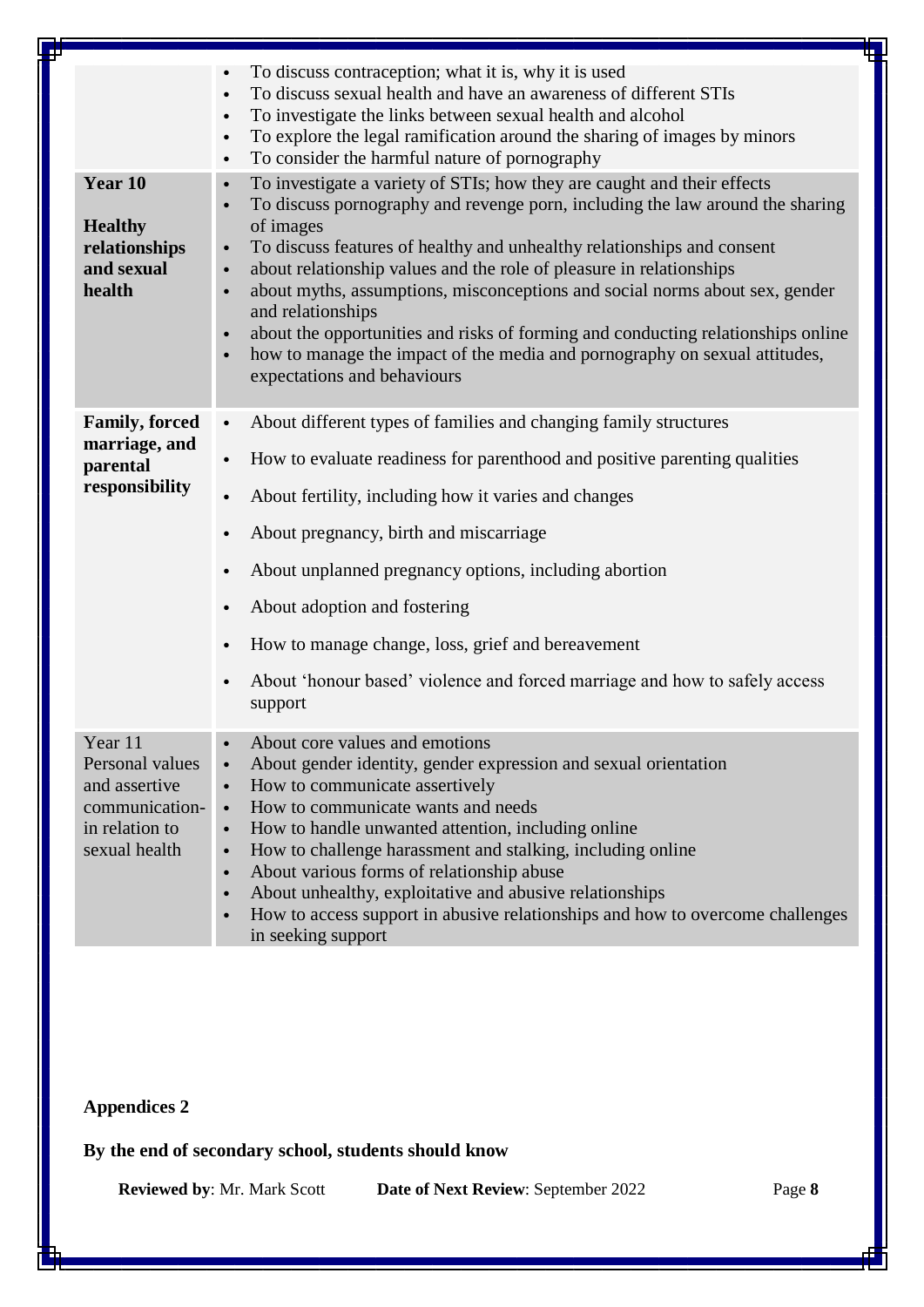| <b>TOPIC</b>                                          | PUPILS SHOULD KNOW                                                                                                                                                                                                                                                                                                                                                                                                                                                                                                                                                                                                                                                                                                                                                                                                                                                                                                                                                                                                                                                                                                                                                                                                                                                                                                                                                                                                                                                                                                                                                                           |
|-------------------------------------------------------|----------------------------------------------------------------------------------------------------------------------------------------------------------------------------------------------------------------------------------------------------------------------------------------------------------------------------------------------------------------------------------------------------------------------------------------------------------------------------------------------------------------------------------------------------------------------------------------------------------------------------------------------------------------------------------------------------------------------------------------------------------------------------------------------------------------------------------------------------------------------------------------------------------------------------------------------------------------------------------------------------------------------------------------------------------------------------------------------------------------------------------------------------------------------------------------------------------------------------------------------------------------------------------------------------------------------------------------------------------------------------------------------------------------------------------------------------------------------------------------------------------------------------------------------------------------------------------------------|
| Families                                              | That there are different types of committed, stable relationships<br>$\bullet$<br>How these relationships might contribute to human happiness and their<br>importance for bringing up children<br>What marriage is, including their legal status e.g. that marriage carries<br>legal rights and protections not available to couples who are cohabiting or<br>who have married, for example, in an unregistered religious ceremony<br>Why marriage is an important relationship choice for many couples<br>and why it must be freely entered into<br>The characteristics and legal status of other types of long-term<br>relationships<br>The roles and responsibilities of parents with respect to raising of<br>children, including the characteristics of successful parenting<br>How to: determine whether other children, adults or sources of<br>$\bullet$<br>information are trustworthy: judge when a family, friend, intimate or other<br>relationship is unsafe (and to recognise this in others' relationships); and,<br>how to seek help or advice, including reporting concerns about others, if<br>needed                                                                                                                                                                                                                                                                                                                                                                                                                                                                      |
| Respectful<br>relationships,<br>including friendships | The characteristics of positive and healthy friendships (in all contexts,<br>including online) including: trust, respect, honesty, kindness, generosity,<br>boundaries, privacy, consent and the management of conflict,<br>reconciliation and ending relationships. This includes different (non-<br>sexual) types of relationship<br>Practical steps they can take in a range of different contexts to improve<br>٠<br>or support respectful relationships<br>How stereotypes, in particular stereotypes based on sex, gender, race,<br>religion, sexual orientation or disability, can cause damage (e.g. how they<br>might normalise non-consensual behaviour or encourage prejudice)<br>That in school and in wider society they can expect to be treated with<br>respect by others, and that in turn they should show due respect to others,<br>including people in positions of authority and due tolerance of other<br>people's beliefs<br>About different types of bullying (including cyberbullying), the impact<br>$\bullet$<br>of bullying, responsibilities of bystanders to report bullying and how and<br>where to get help<br>That some types of behaviour within relationships are criminal,<br>including violent behaviour and coercive control<br>What constitutes sexual harassment and sexual violence and why these<br>$\bullet$<br>are always unacceptable<br>The legal rights and responsibilities regarding equality (particularly<br>with reference to the protected characteristics as defined in the Equality<br>Act 2010) and that everyone is unique and equal |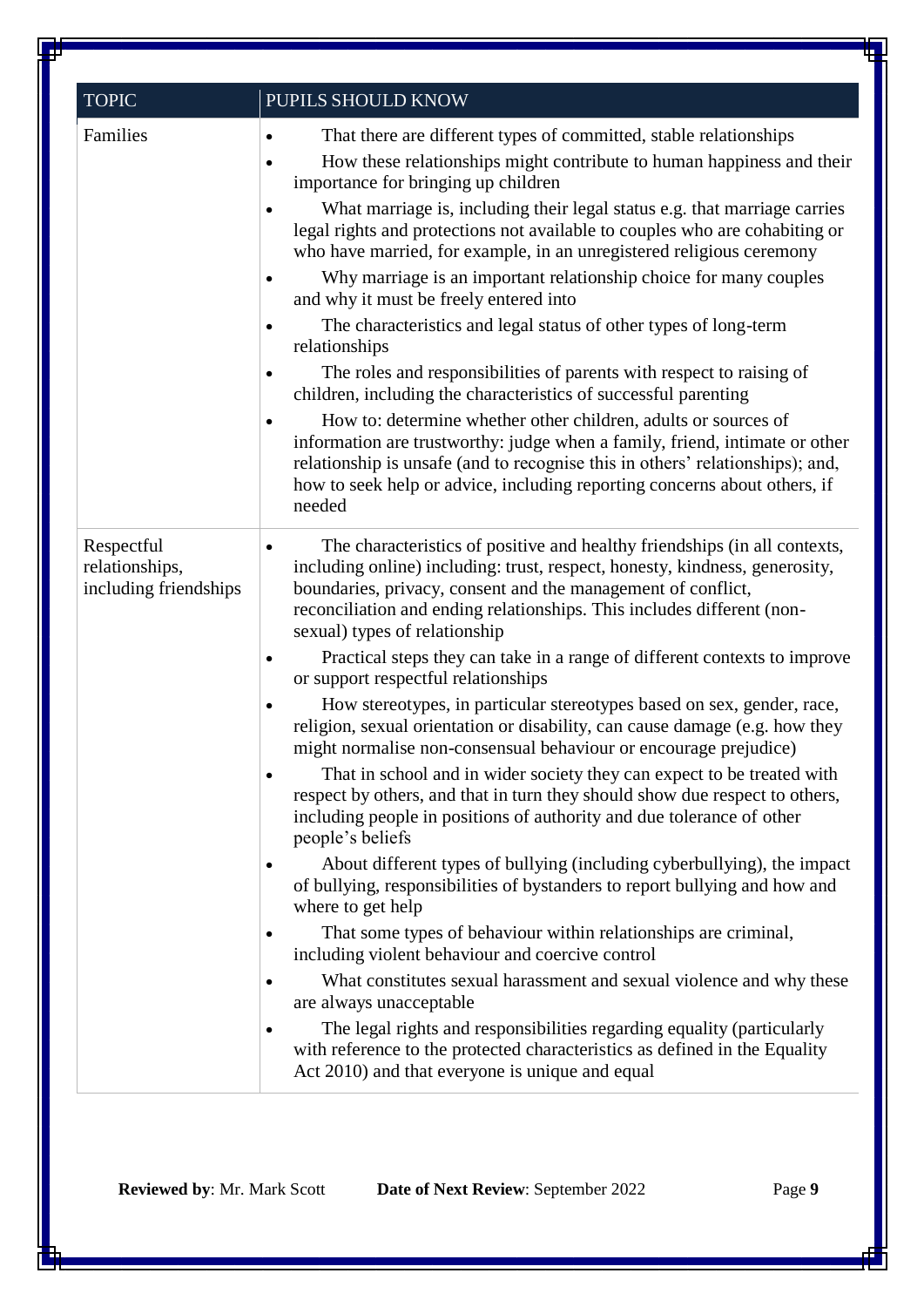| Online and media | Their rights, responsibilities and opportunities online, including that<br>$\bullet$<br>the same expectations of behaviour apply in all contexts, including online<br>About online risks, including that any material someone provides to<br>another has the potential to be shared online and the difficulty of removing<br>potentially compromising material placed online<br>Not to provide material to others that they would not want shared<br>further and not to share personal material which is sent to them<br>What to do and where to get support to report material or manage<br>issues online<br>The impact of viewing harmful content<br>That specifically sexually explicit material e.g. pornography presents a<br>distorted picture of sexual behaviours, can damage the way people see<br>themselves in relation to others and negatively affect how they behave<br>towards sexual partners<br>That sharing and viewing indecent images of children (including those<br>created by children) is a criminal offence which carries severe penalties<br>including jail<br>How information and data is generated, collected, shared and used<br>٠<br>online |
|------------------|---------------------------------------------------------------------------------------------------------------------------------------------------------------------------------------------------------------------------------------------------------------------------------------------------------------------------------------------------------------------------------------------------------------------------------------------------------------------------------------------------------------------------------------------------------------------------------------------------------------------------------------------------------------------------------------------------------------------------------------------------------------------------------------------------------------------------------------------------------------------------------------------------------------------------------------------------------------------------------------------------------------------------------------------------------------------------------------------------------------------------------------------------------------------------|
| Being safe       | The concepts of, and laws relating to, sexual consent, sexual<br>exploitation, abuse, grooming, coercion, harassment, rape, domestic abuse,<br>forced marriage, honour-based violence and FGM, and how these can<br>affect current and future relationships<br>How people can actively communicate and recognise consent from<br>others, including sexual consent, and how and when consent can be<br>withdrawn (in all contexts, including online)                                                                                                                                                                                                                                                                                                                                                                                                                                                                                                                                                                                                                                                                                                                       |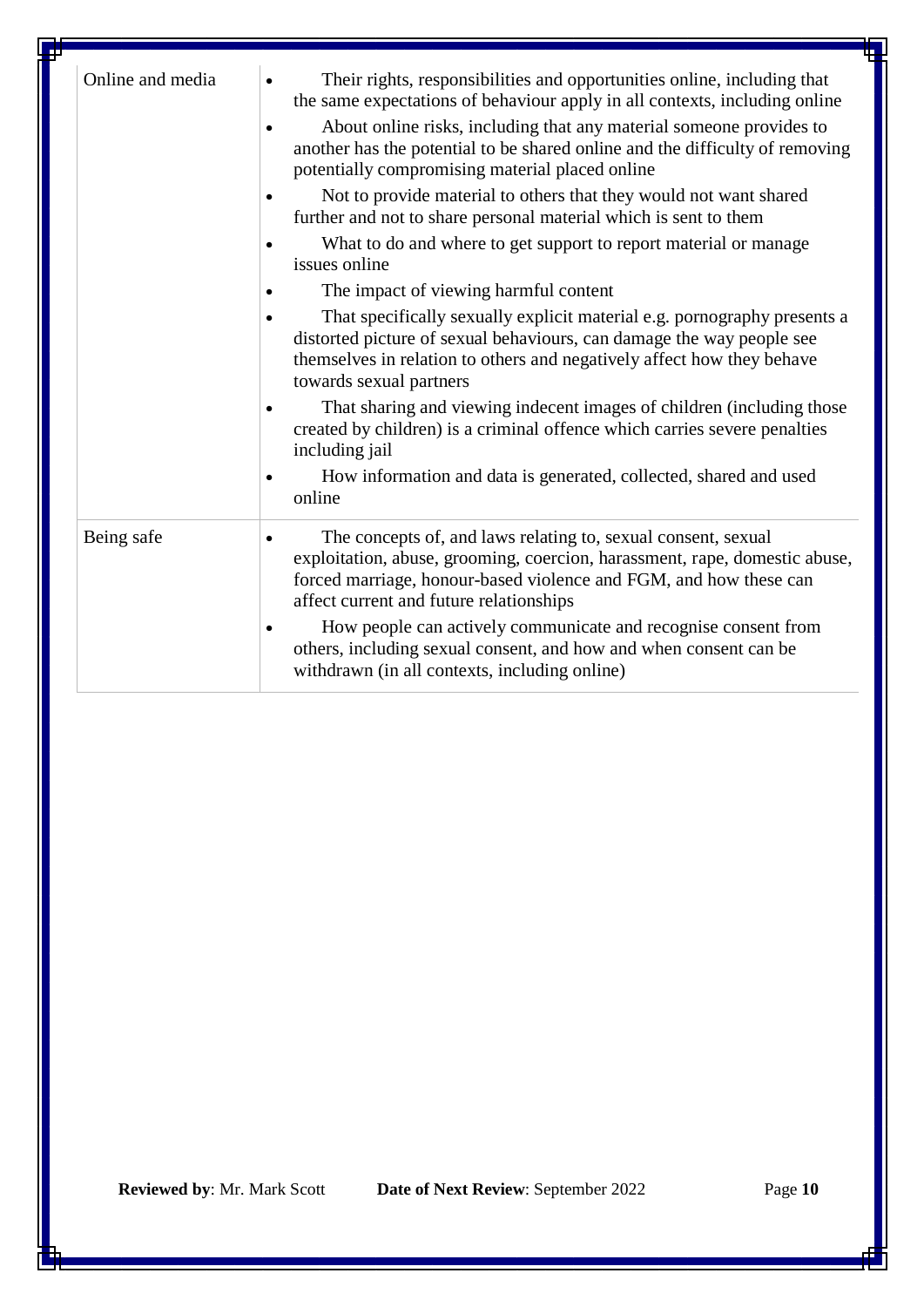| Intimate and sexual<br>relationships,<br>including sexual<br>health | How to recognise the characteristics and positive aspects of healthy<br>٠<br>one-to-one intimate relationships, which include mutual respect, consent,<br>loyalty, trust, shared interests and outlook, sex and friendship<br>That all aspects of health can be affected by choices they make in sex<br>and relationships, positively or negatively, e.g. physical, emotional,<br>mental, sexual and reproductive health and wellbeing |
|---------------------------------------------------------------------|----------------------------------------------------------------------------------------------------------------------------------------------------------------------------------------------------------------------------------------------------------------------------------------------------------------------------------------------------------------------------------------------------------------------------------------|
|                                                                     | The facts about reproductive health, including fertility and the<br>potential impact of lifestyle on fertility for men and women                                                                                                                                                                                                                                                                                                       |
|                                                                     | That there are a range of strategies for identifying and managing<br>sexual pressure, including understanding peer pressure, resisting pressure<br>and not pressurising others                                                                                                                                                                                                                                                         |
|                                                                     | That they have a choice to delay sex or to enjoy intimacy without sex                                                                                                                                                                                                                                                                                                                                                                  |
|                                                                     | The facts about the full range of contraceptive choices, efficacy and<br>options available                                                                                                                                                                                                                                                                                                                                             |
|                                                                     | The facts around pregnancy including miscarriage                                                                                                                                                                                                                                                                                                                                                                                       |
|                                                                     | That there are choices in relation to pregnancy (with medically and<br>legally accurate, impartial information on all options, including keeping<br>the baby, adoption, abortion and where to get further help)                                                                                                                                                                                                                        |
|                                                                     | How the different sexually transmitted infections (STIs), including<br>$\bullet$<br>HIV/AIDs, are transmitted, how risk can be reduced through safer sex<br>(including through condom use) and the importance of and facts about<br>testing                                                                                                                                                                                            |
|                                                                     | About the prevalence of some STIs, the impact they can have on those<br>٠<br>who contract them and key facts about treatment                                                                                                                                                                                                                                                                                                           |
|                                                                     | How the use of alcohol and drugs can lead to risky sexual behaviour<br>$\bullet$                                                                                                                                                                                                                                                                                                                                                       |
|                                                                     | How to get further advice, including how and where to access<br>٠<br>confidential sexual and reproductive health advice and treatment                                                                                                                                                                                                                                                                                                  |
|                                                                     |                                                                                                                                                                                                                                                                                                                                                                                                                                        |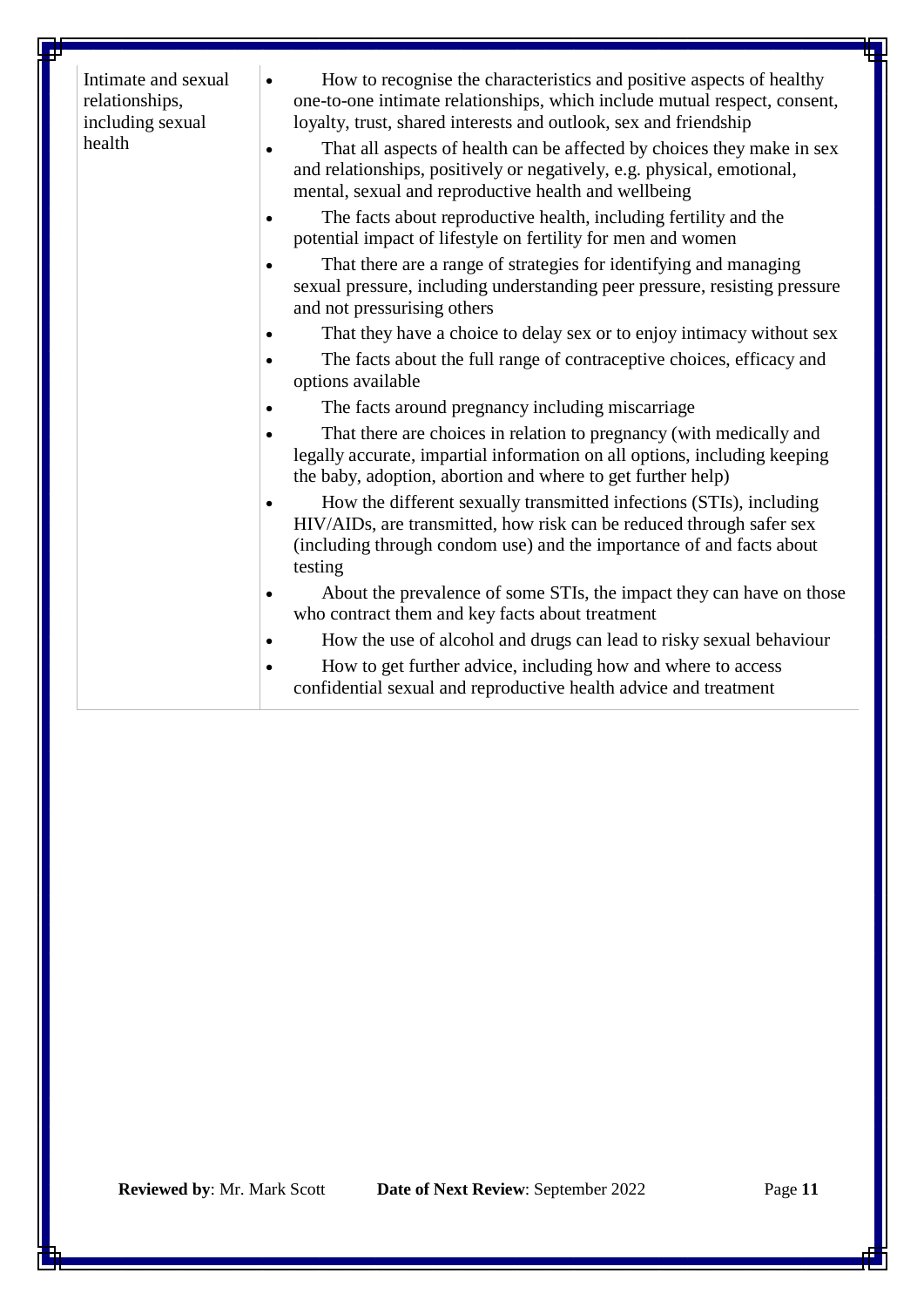# **Appendices 3**

# **Parental right to withdraw form**

|                  | TO BE COMPLETED BY PARENTS                                                       |       |  |
|------------------|----------------------------------------------------------------------------------|-------|--|
| Name of child    |                                                                                  | Class |  |
| Name of parent   |                                                                                  | Date  |  |
|                  | Reason for withdrawing from sex education within relationships and sex education |       |  |
|                  |                                                                                  |       |  |
|                  |                                                                                  |       |  |
|                  |                                                                                  |       |  |
|                  |                                                                                  |       |  |
|                  |                                                                                  |       |  |
|                  | Any other information you would like the school to consider                      |       |  |
|                  |                                                                                  |       |  |
|                  |                                                                                  |       |  |
|                  |                                                                                  |       |  |
| Parent signature |                                                                                  |       |  |
|                  |                                                                                  |       |  |

#### TO BE COMPLETED BY THE SCHOOL

| Agreed actions<br>from discussion<br>with parents | E.g. removed from which lessons and doing which projects instead. |
|---------------------------------------------------|-------------------------------------------------------------------|
|                                                   |                                                                   |

# **Appendices 4**